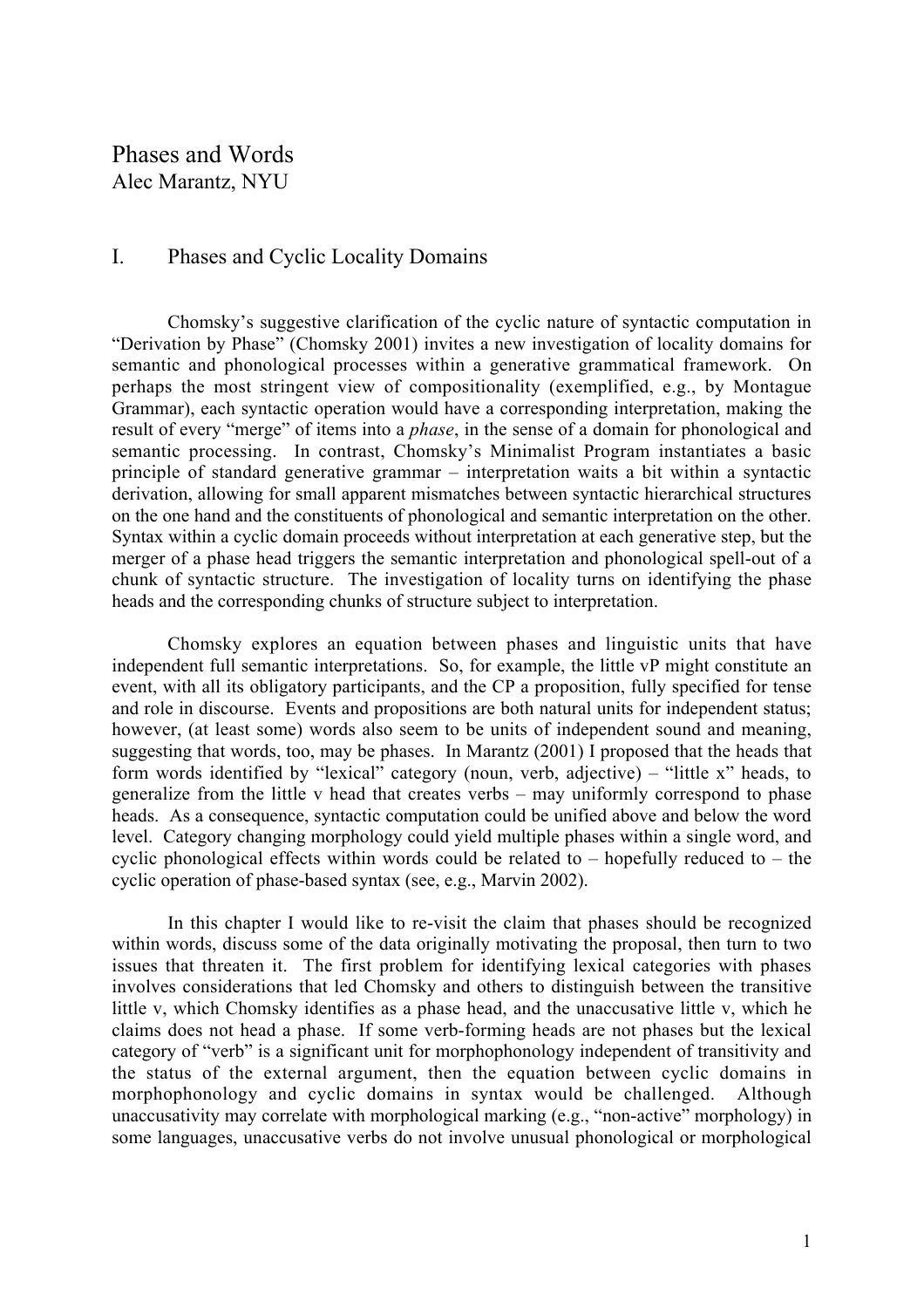domains relative to transitive verbs of the sort that would be diagnostic of a difference in phasal status.

The second problem for a uniform identification of little v as a phase head is directly related both to the evidence motivating phases within words and to the identification of unaccusative verbs as phases. So-called lexical causative constructions, unlike "syntactic" causatives, do not embed a phase from either a phonological or a semantic point of view. If lexical causatives were constructed by embedding unaccusative predicates under a little v causative head, and if unaccusative verbs were little v's, we would expect lexical causatives to be bi-phasal, contrary to fact. Therefore, the approach in which all little v's are phase heads is incompatible with an analysis in which causative/inchoative alternations involve adding a causative v head to an unaccusative little v verbal structure. Fortunately, the literature on long-distance agreement and on transitivity alternations offers promising solutions to both these problems. Locality domains for case assignment support the view that unaccusative v (perhaps paired with a voice head or voice feature indicating the lack of an external argument) heads a phase while the syntax and semantics of transitivity alternations argue against deriving lexical causatives from unaccusative vPs.

## II. Derivation Above and Below Little v

An appropriate starting point for a discussion of morphology/syntax interactions in the modern generative era is Wasow's (1977) "Transformations and the Lexicon." At the time of publication of Wasow's chapter, much work following the spirit of Chomsky's (1970) "Remarks on Nominalization" had raised the question of how much syntactic regularity could be accounted for via the use of lexical rules changing the morphophonology as well as the subcategorization frames of words and how much should be accounted for in the syntactic component of the grammar via transformations, which might also have an impact on the morphophonology of words through, e.g., "affix-hopping." Wasow provided arguments that the adjectival (stative) passive should be formed in the lexicon, while syntactic passives would be formed in the syntax, as then standardly assumed.

Key to Wasow's analysis was the strong intuition that the traditional split between derivational and inflectional morphology has real consequences for grammatical analysis, if correctly defined. Derivational morphology was seen as relating words to words and changing grammatical category, e.g., from verb to adjective in the standard analysis of adjectival passives. Inflectional morphology, thought to implicate the syntax, creates forms of the same word, and does not change grammatical category. From this perspective, it is natural to assign derivation to the lexicon, where it could create – and relate – words of the various lexical categories. Inflection would be derived in the syntax, via then standard mechanisms of, e.g., affix-hopping ("lowering" tense onto a verb, for example) and the transformational realization of abstract feature bundles into phonological segments (replacing, e.g., "past tense" with /d/).

Wasow supported the claim that adjectival passive formation changed verbs into adjectives in the lexicon. Correlating with this lexical derivational function, adjectival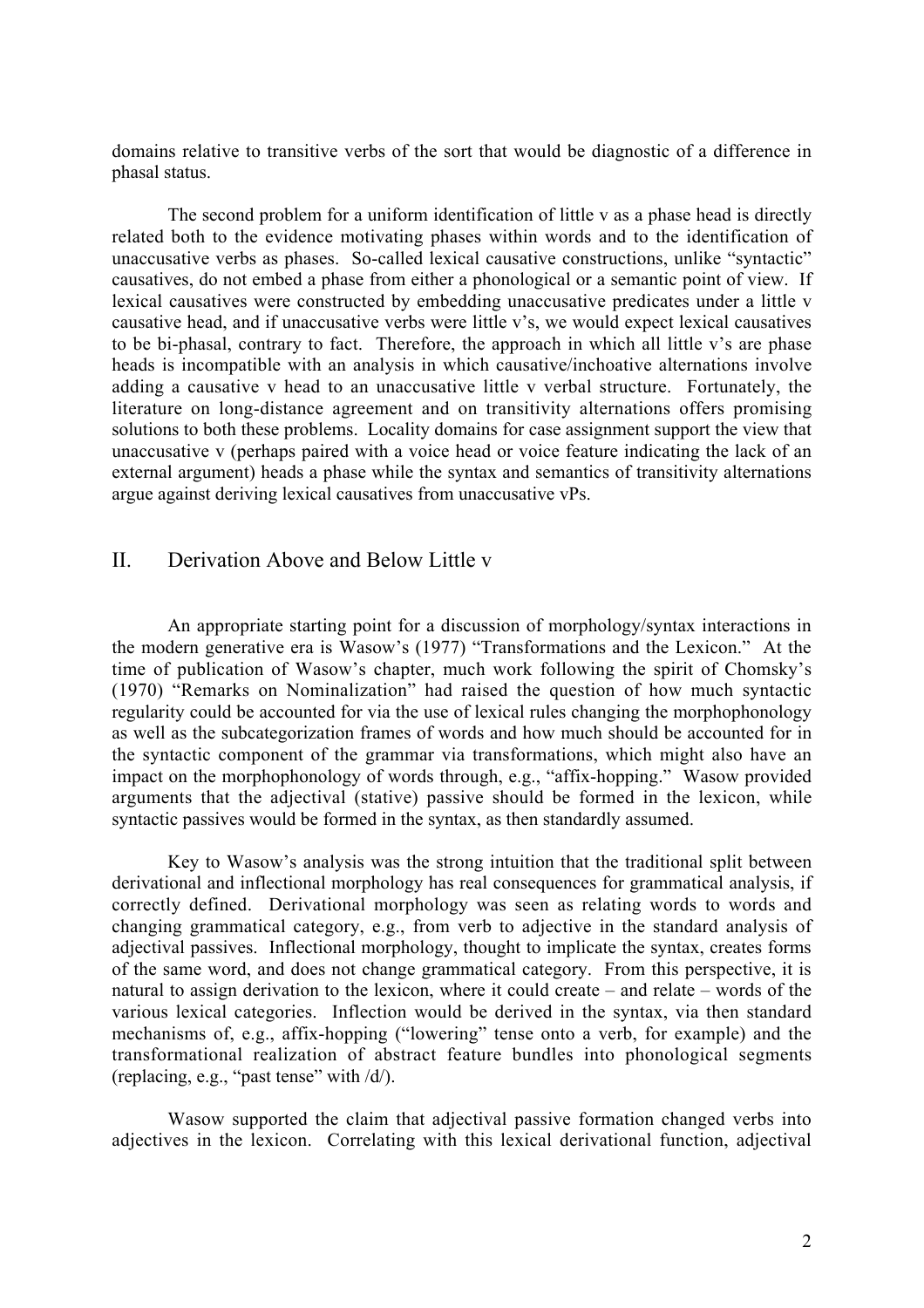passives could show idiosyncrasies in form and in meaning not displayed by syntactic passives, since words in the lexicon may be assigned special listed properties. Further, adjectival passives could feed other derivational word-formation processes, such as *un*prefixation, but could not be fed by syntactic transformations, such as raising to object. A summary of this evidence is displayed in  $(1)$ .

- (1) Correlation of properties favors creating words in two different places, the lexicon and the syntax. Adjectival passives show lexical properties, as opposed to verbal passives.
	- i. lexical formation associated with idiosyncrasy in meaning the hung jury (one does not "hang" a jury)
	- ii. lexical formation associated with idiosyncrasy in form the shaven man vs. John was being shaved
	- iii. lexical formation cannot interact with syntactic rules John was believed to be sick vs. \*John remained believed to be sick (no raising to object followed by passive for adjectival passive constructions)
	- iv. lexical formation associated with change in lexical category (verb to adjective) a very driven worker (\*the boss very drove the worker)

While Wasow's chapter had an immediate and lasting impact on the field, the late 1970's and early 1980's saw the development of a competing "strict lexicalist" approach to morphology and syntax in which all affixation and word formation was performed in the lexicon, along with all rules affecting the argument structure of verbs. The strict lexicalist theory was explored in the context of syntactic theories that rejected transformational accounts of, e.g., passive, raising, and control (as well as in conjunction with standard generative theories). Such lexicalist syntactic theories found support from the contemporary work on morphology and phonology. Morphologists investigating morphophonology could not maintain a distinction between a phonology of inflection and syntax on the one hand and a lexical phonology that dealt only with the type of derivational morphology that would be identified as "lexical" on Wasow's criteria on the other (see, e.g., Lieber 1980). Rather, any split in morphology consistent with a lexical vs. post-lexical phonology, as in the theory of Lexical Phonology and Morphology, would put most "lexical" and "syntactic" morphology in Wasow's sense on the Lexical side.

On the strict lexicalist view, a single place for word formation, the Lexicon, was sufficient to account for the correlations observed by Wasow. Of crucial importance to this view, some generalizations concerning the effects of derivational morphology followed from correlations between lexical category and other properties. So, for example, the failure of adjectival passive formation to interact with raising to object (see (1iii)) could be accounted for by reference to the default argument-structure properties of adjectives, which generally require a (thematic) external argument. Levin and Rappaport (1986) provide an analysis of adjectival passives consistent with strict lexicalism that accurately portrays the spirit of the enterprise.

A theory like Wasow's that distinguishes lexical from syntactic word formation has a directional property: lexical word formation may feed other lexical word formation and may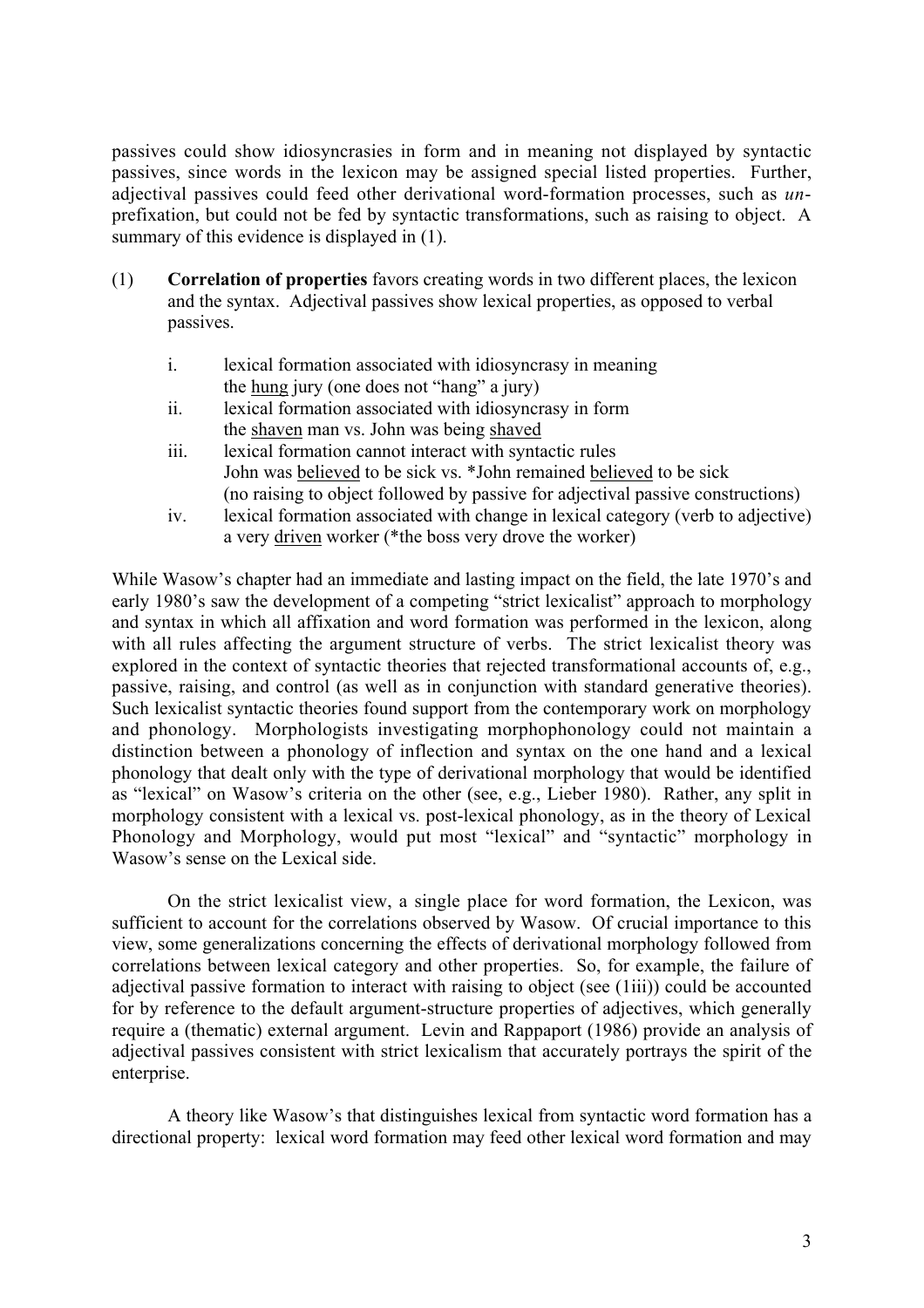feed syntactic word formation, but syntactic word formation may not feed lexical word formation. The strict lexicalist position makes no such claim. In fact, to account for the formal identity between the perfect participles of unaccusative verbs and their adjectival passives – the leaf had *fallen*; the *fallen* leaf – Levin and Rappaport analyze the adjectival passive as formed from the perfect participle, where perfect participles would involve syntactic (post-lexical) word formation on any account that made a lexical/syntactic distinction here. A Wasow-like theory with two places for word formation also enforces a layering of morphology: morphemes associated with lexical word formation should all occur closer to the word root than the morphemes associated with syntactic word formation. The architecture of the grammar, then, would prevent category-changing morphology from attaching outside tense and agreement morphology on a verb – and also prevent adjectival passive formation from operating on perfect participles. A strict lexicalist approach requires independent principles to explain the consistently observed layering of morphemes, with inflectional outside derivation.

In an important article in *Language*, Dubinsky & Simango (1996) present a challenge to strict lexicalism by questioning the claim that independent lexical principles are sufficient to explain the layering of morphology in Chichewa and the correlation among semantic, phonological and morphosyntactic properties of Chichewa verbs. They show that it is necessary to recognize the distinction between an inner and outer domain of word formation, with the inner domain showing correlations of properties that would naturally be associated with lexical word formation. While strict lexicalism would allow the embedding of outer formations, e.g., participles, within inner formations, e.g., de-verbal adjectivals, Dubinsky & Simango argue that contrasts in Chichewa word formation processes require an analysis that separates inner and outer word formation and allows the inner to feed the outer but not vice versa.

Dubinsky & Simango show that Chichewa has a stative morpheme that performs much the same function as the adjectival passive in English and shows similar "lexical" behavior. For example, the stative morpheme, unlike the non-homophonous Chichewa passive morpheme, may yield an idiomatic meaning and may trigger special morphophonology on the stem. The Chichewa stative, however, does not change the lexical category of the stem – the output of stativization is verbal and further verbal (e.g., inflectional) morphology may be added outside the stative. Thus no properties of the stative can be attributed to a change in lexical category or restrictions on the properties of adjectives.

Generalizing from Dubinsky & Simango's work and the literature on adjectival passives, we find that inner word formation is characterized by (a) potential unpredictability in phonology and in semantics (potential special form and special meaning) and (b) an inability to take as input a stem that already has been typed morphologically as belong to a lexical category. Outer word formation, on the other hand, is characterized by (a) regularity in phonology and in semantics and (b) the ability to take as input a stem that has already been typed as belonging to a particular lexical category. The literature on derivational morphology since Wasow (1977) includes examples of various contrasts in word formation that conform to this inner vs. outer pattern and are often treated as illustrating the difference between lexical and syntactic word formation (see, e.g., Travis (2000, to appear) on Austronesian, Sugioka (2001, 2002) on Japanese nominalizations, and Svenonius (2005) on causatives).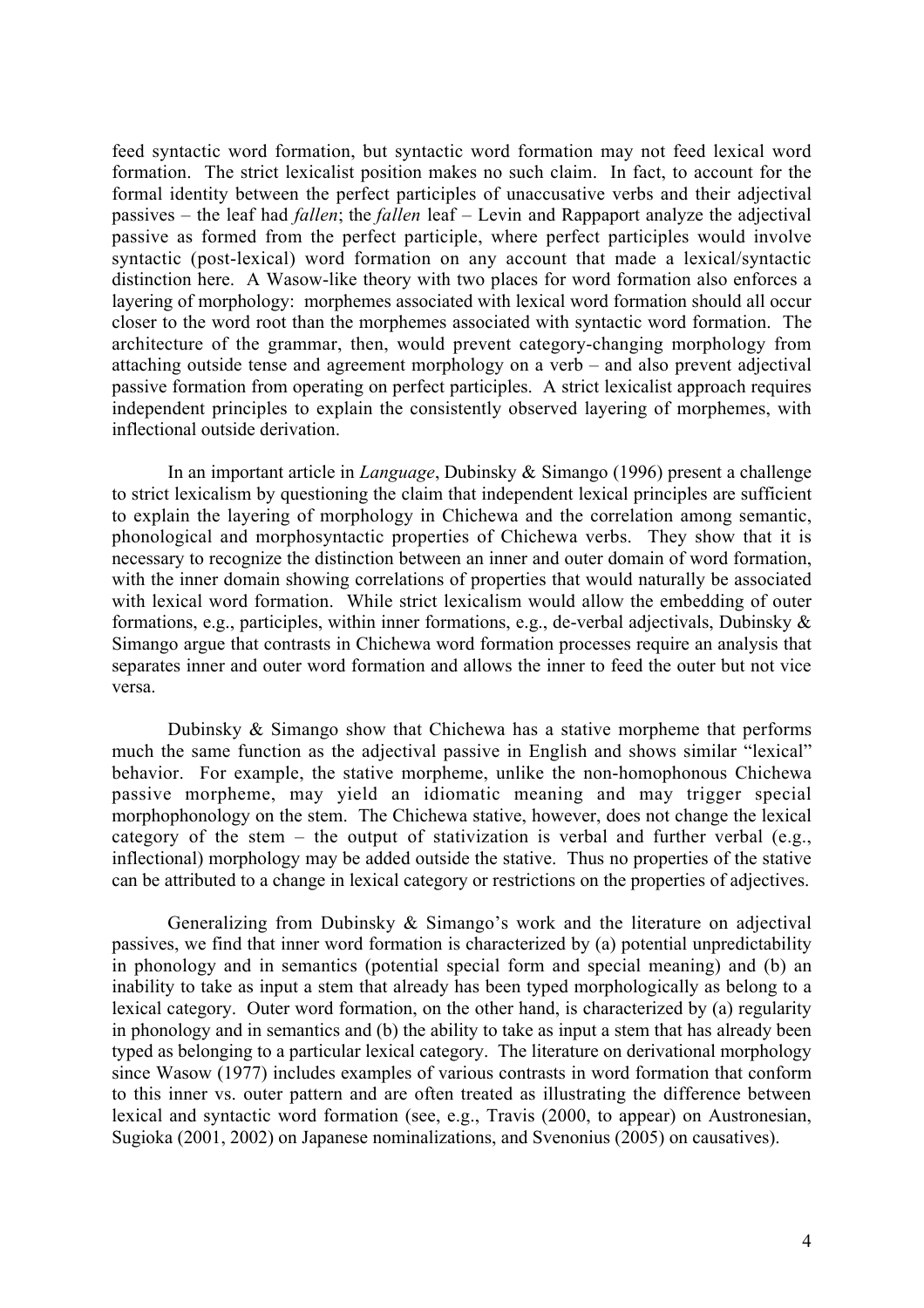| .<br>$\mu$ and $\mu$ and $\mu$ and $\mu$ and $\mu$ and $\mu$ and $\mu$ and $\mu$ and $\mu$ and $\mu$ and $\mu$ and $\mu$ and $\mu$ and $\mu$ and $\mu$ and $\mu$ and $\mu$ and $\mu$ and $\mu$ and $\mu$ and $\mu$ and $\mu$ and $\mu$ and $\mu$ and $\mu$ |                            |                         |  |
|------------------------------------------------------------------------------------------------------------------------------------------------------------------------------------------------------------------------------------------------------------|----------------------------|-------------------------|--|
|                                                                                                                                                                                                                                                            | Inner Affixation           | <b>Outer Affixation</b> |  |
| Regularity                                                                                                                                                                                                                                                 | Potential special form and | Predictable form and    |  |
|                                                                                                                                                                                                                                                            | special meaning            | predictable meaning     |  |
| Selection                                                                                                                                                                                                                                                  | Attaches inside morphology | May attach outside      |  |
|                                                                                                                                                                                                                                                            | determining lexical        | morphology determining  |  |
|                                                                                                                                                                                                                                                            | category                   | lexical category        |  |

(2) Inner vs. Outer Morphology (Dubinsky & Simango (1996) et al.)

In Marantz (2001), I proposed that the inner vs. outer distinction be analyzed not as a distinction between lexical and syntactic word formation, as proposed by Wasow and supported by Dubinsky and Simango, but rather as a difference between functional heads that combine with roots and functional heads that combine with structures already headed by a node determining a lexical category. Thus so-called "lexical" word formation would involve the first category-determining head up in the syntactic tree from an open class word root, with all higher word-forming heads falling into the so-called syntactic category. The contrasting properties of inner vs. outer word formation then followed from the cyclic interpretation imposed by phases, if each category-determining head defined a phase. The root domain closed by the first category-determining head constitutes what Ramchand (2006) calls the first-phase syntax, roughly corresponding to Hale & Keyser's l-syntax (2002).

(3) "Inner morphology" attaches to roots or complex constituents below the first little x (x = {v, n, a}) node (phase head) above the root. All morphology above the first x node is "outer morphology," including all "category changing" derivational morphology.



This approach should capture the correlations of properties associated with the original lexical vs. syntactic distinction and Dubinsky & Simango's version. In addition, it captures the correlation between "lexical" properties and category-determining morphology, while putting a twist on the traditional notion that category-changing is the hallmark of derivation and thus lexical word formation. In fact, where true category changing is involved, the affixation patterns with inflection, not with category-determining root formations. Only the innermost category-determining morphology corresponds to the "lexical" morphology of earlier split morphology theories.

This view of the relation between roots and lexical categories is generally consistent with the insights of "lexeme-based" morphological theories such as Aronoff's (2001). The word root plays an important role in an Aronoff-style theory as well as the present one, capturing facts associated with families of words sharing the same root. However, the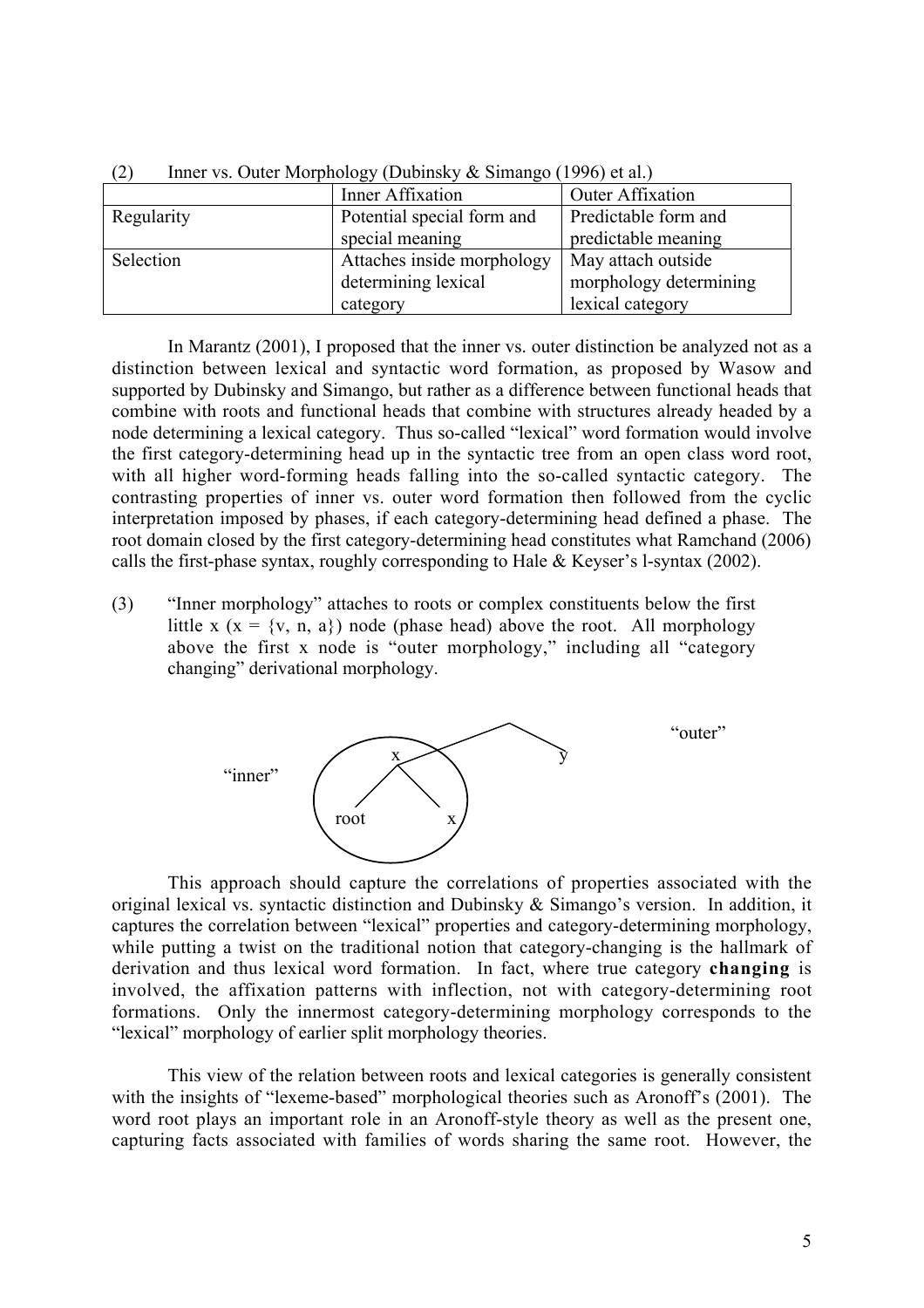meaning contribution of a root is never independently realized within this version of Distributed Morphology, since the objects of interpretation are the phases, not the roots. A root with a category-determining head corresponds to the lexeme of Aronoff's system, and such a constituent can have a particular meaning, a variety of uses, and a history, as Aronoff makes clear.

A crucial property of this view of phases within words is that the difference between inner and outer word formation does not lie with the nature of the category-determining head but with the structure below the head. Thus what is essentially the same little x head may participate in both inner and outer word formation depending on whether it attaches to a root or outside an additional category-forming head (see the discussion of Malayalam in section IV below). Embick & Marantz (to appear) discuss some examples of this sort, but the stative vs. verbal passive formation in English – Wasow's original example – illustrates the point. It's not the "passive" head itself that differs between stative and verbal passives but the structures in which the passive head appears. See Embick (2004) and Kratzer (2004) on passive particles for a discussion of this issue.

The ability of the same little x head to merge either with a root or with a little yheaded construction raises important questions about the compositional semantics of category-determining phase heads and the semantics of roots. If the same head may merge both with a root and with a little x, does this imply that roots must belong to the same semantic categories as little x's? In recent work I've been exploring the possibility that little v heads introduce events or eventualities semantically and are not themselves carriers of anything like argument structures. On this view, a little v head does not take a complement by itself. A root merged with a little v head will generally have the semantics of an event modifier, while a DP merged with little v will require the addition of a semantic operator at the LF interface to produce an interpretable structure. Questions arise, then, about so-called "causative" little v heads that might attach either to roots, to create "lexical causatives," or to little vPs, to create "syntactic causatives" (see section IV below). On the most straightforward approach to these causative constructions, the roots in lexical causatives would need to name events (eventualities – including statives and standard events) in order to participate in the same compositional semantics as a little vP. Similarly, a little n head that nominalizes roots or v's would seem to require that roots be of the same semantic class as v's, to allow the same compositional semantics to apply. Careful lexical semantics research on these issues is called for.

Equating the little x category head with a phase head and endorsing the relative semantic independence of a "typed" (n, v, adj) constituent also raises a problem familiar from lexeme based approaches to morphology – a lexeme or typed stem in many languages may often not be pronounced without the addition of a layer of inflectional morphology. For nouns, the needed additional material might realize case and number; for verbs, tense and agreement. On the face of it, we would expect that languages that require inflectional material for an independently pronounceable word nevertheless run a phonological (and semantic) cycle at the little x level. The stem at the little x level, then, would be phonologically interpreted but incapable of being uttered by itself. The need for, say, case and number, would not then be attributable to an architectural feature of the grammar but to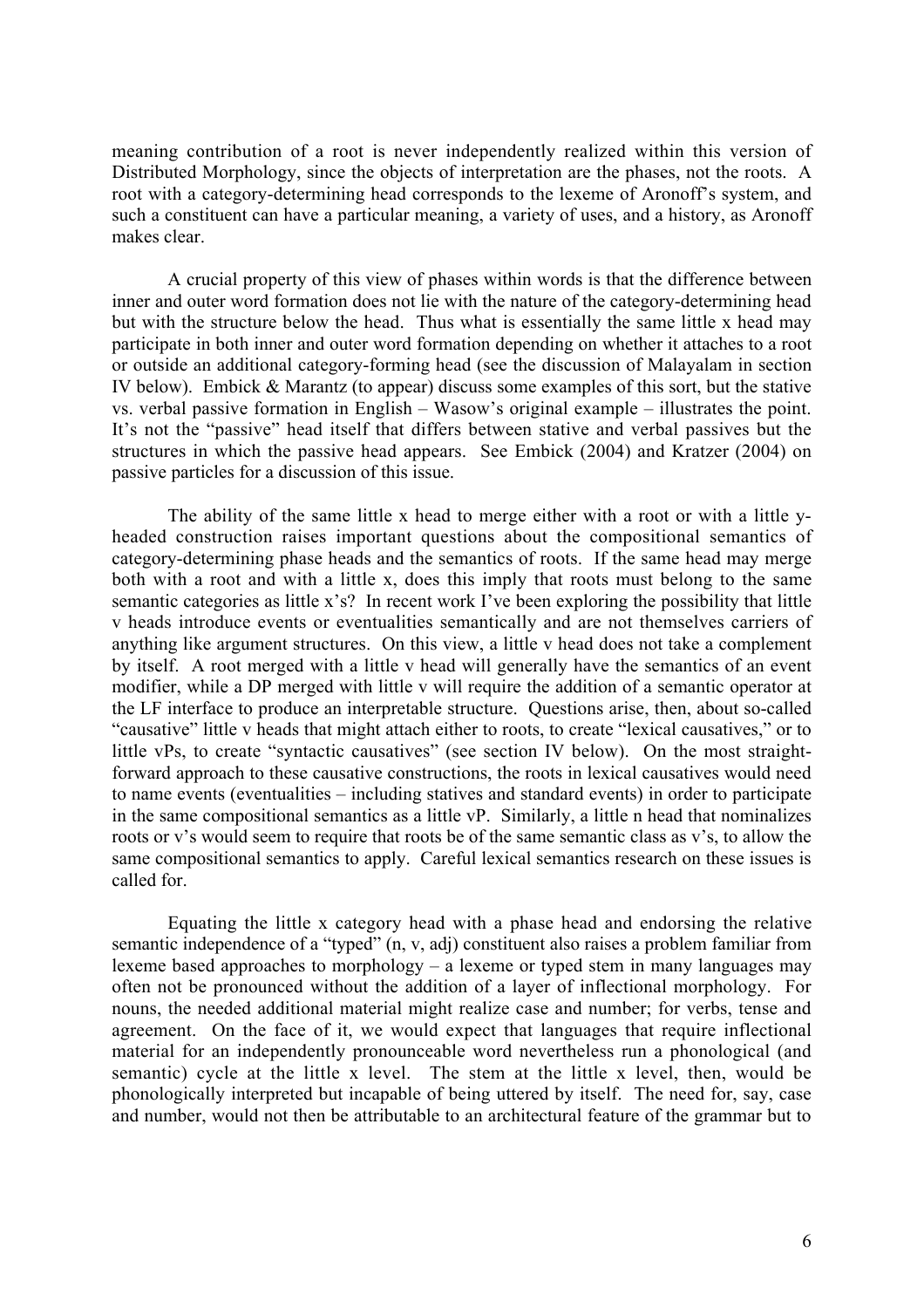language-particular features of functional heads and morphological vocabulary items. Other approaches to these issues would be worth exploring.

# III. The Phase-Hood of Passive and Unaccusative v's: Licensing the Internal Argument

Active, transitive vP's have canonically been identified as phases. For present purposes, the features of vPs relevant to their possible phasal properties involve the subject and object arguments. In a now traditional split-VP structure, the object is treated as the complement to the big V or lexical verb, while the external argument is generated in specifier position of the vP headed by the functional element, little v. In a theory such as that of Marantz (1997), the big V would be replaced by a category neutral root; the verbal category is determined solely by the little v head. See also Pylkkänen (2007) for discussion of the possible structural independence of a voice head, taking little vP as a complement and projecting the external argument in its specifier. If vP were a phase, any argument internal to the vP would need to be licensed inside the vP, with its case features determined, or to move to the edge of the vP before the vP is sent to phonological and semantic interpretation.

If transitive little v is a phase head, an object of the vP that surfaces with structural case would be licensed (via, e.g., case valuation or other formal mechanisms) in place via an Agree relation with the little v. The external argument, at the edge of the phase, would be licensed in the next phase up, via an Agree relation with Tense or with a higher v, as in ECM constructions.

If we assume a uniform structural architecture for transitive and unaccusative clauses, putting aside possible differences between flavors or types of little v heads, unaccusative vPs – and any vP lacking an external argument – would be headed by a v that might or might not Agree with an object but would not project a specifier as an external argument. By what has become known as Burzio's Generalization, vPs without external arguments will not assign or license structural accusative case on their objects. An object in an unaccusative clause will generally move to a position outside the vP, e.g., to spec of TP position, or receive nominative case and agree with a tensed verb in situ. Clearly, if unaccusative vP is a phase, then an object in an unaccusative vP must move to the edge of the vP if it is to move higher, to spec TP, and such an object must Agree with the v, if it is to trigger agreement on a higher T while remaining in situ within the vP. If unaccusative vP were not a phase, then movement to spec of TP could occur directly, and there would not need to be any agreement between little v and the moved or in situ object within unaccusative vPs. The crucial difference between a theory that says that unaccusative little v is a phase head and a theory that says it is not revolves around the objects of unaccusative vPs. For the unaccusative as phase theory, such an object will always stand in an Agree relation with the unaccusative little v, either prior to (or in conjunction with) movement to the edge of the vP or prior to agreement of the little v with a higher T node, in the case of long-distance agreement. For the unaccusative as non-phase head theory, an object will stand in an Agree relation directly with T (or a higher little v, in the case of ECM) within a single phase including T (or a higher v), the object and the unaccusative little v.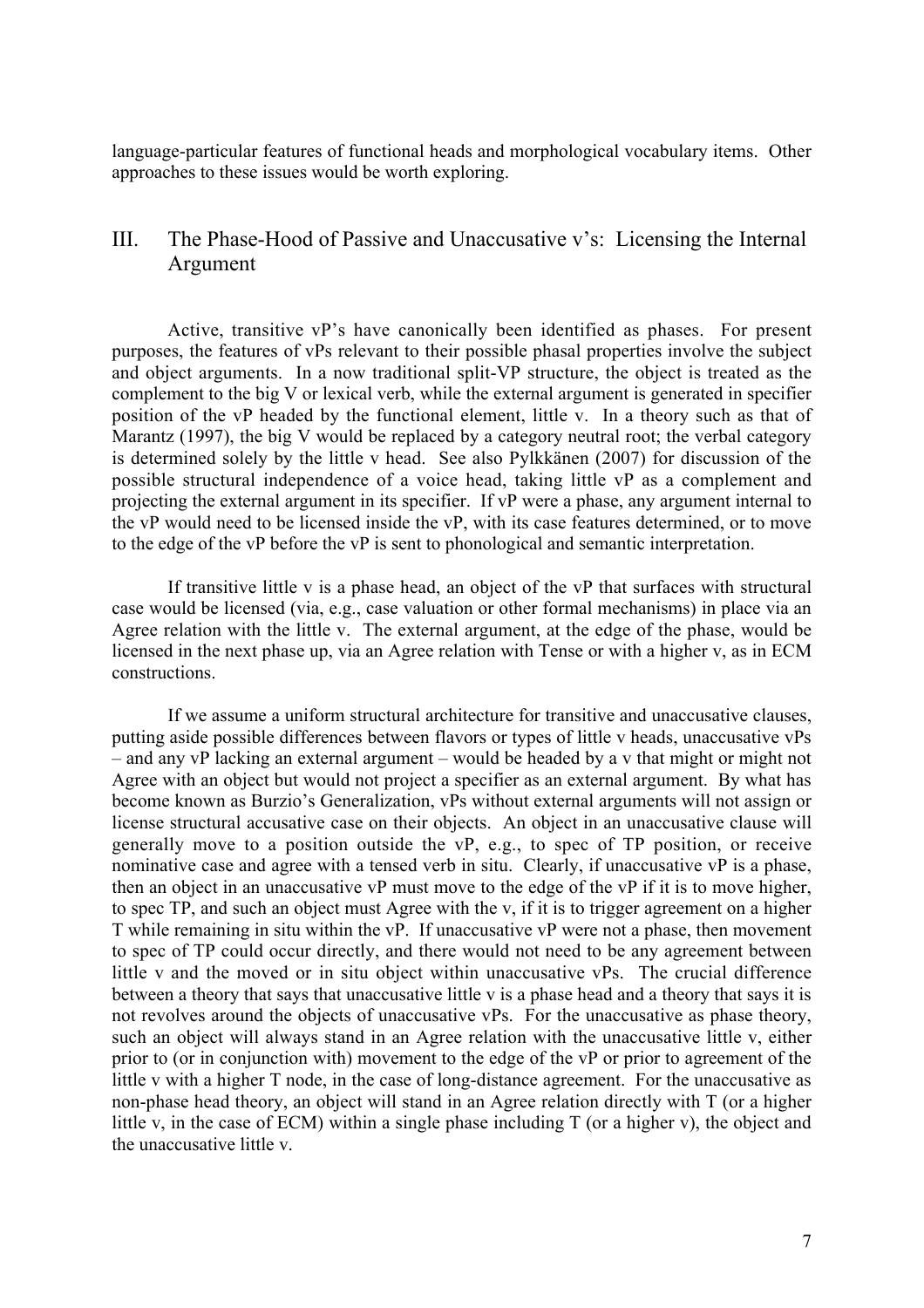The general predictions of the unaccusative vP as phase hypothesis seem supported by the literature. Legate (2003) argues that an object undergoing A-movement from a passive or unaccusative vP does in fact show evidence of passing through a spec of vP position on its way up. suggesting an Agree relation with v. The strongest prediction of this hypothesis is also supported by the literature on long-distance agreement in well-studied languages such as Icelandic. If the unaccusative vP is a phase, then all the information necessary to spelling out an object left in situ should be present within the vP – we shouldn't need to wait for T to be merged with vP to determine case on the object or to determine if the object will be licensed. As Sigurdsson (2000) argues from Icelandic, these predictions are confirmed. If an object is not assigned a "lexical" or "quirky" case, then it will need to bear direct case, either nominative or accusative. The decision as to whether the object gets accusative or nominative is determined at the little v level, essentially via Burzio's generalization. If the little v (or perhaps a voice head paired with little v) projects an external argument that is also eligible for direct case, then the object will be assigned accusative. Otherwise, an object destined for direct case will receive nominative. The necessity to check properties of the little v for determination of the case on the object suggests that little v always stands in an Agree relation with an object that will receive direct case. Such an Agree relation puts features of the object at little v, making them visible to T or any head in the next phase up from little v. Long-distance agreement between an object in situ and a higher T or v head may be mediated by the unaccusative v.

A typical example of long-distance agreement is shown in (4a) from Sigurdsson (2000). Plural on the matrix verb in (4a) agrees with the nominative object in the embedded clause. When a dative argument intervenes between the matrix verb and the lower object, agreement is blocked, as in (4b). Nevertheless, the sentence is grammatical and the lower object is licensed to appear in nominative case (in all Icelandic examples, I have replaced the thorn with "th" and the eth with "d").

| (4) | a. Okkur syndist/syndust [hafa verid veiddir fjórir fiskar] |
|-----|-------------------------------------------------------------|
|     | $us(D)$ appeared(3sg/3pl) [have been caught four fishes(N)] |
|     | 'It appeared to us that four fishes had been caught.'       |
|     | b. Okkur virtist/*virtust [henni hafa leidst their]         |
|     | us(D) seemed(3sg/*3pl) [her(D) have bored they(N))]         |
|     | It seemed to us that she had found them boring.             |

Similarly, a nominative object stays nominative in an embedded unaccusative infinitival vP like (4b), even when the matrix verb is an ECM verb, which would trigger accusative case on an argument that raises out of an embedded clause – see (5).

(5) Ég taldi [henni ekki hafa leidst their/\*thá]. I believed(1sg) [her(D) not have bored they(N)/\*them(A)] 'I believed her not to have found them boring.'

The data in (4) and (5) illustrate the crucial points about long-distance agreement into unaccusative vPs: the licensing of and case determination for the nominative object in such clauses is computed at the vP level and does not wait until a higher case-assigner (tense or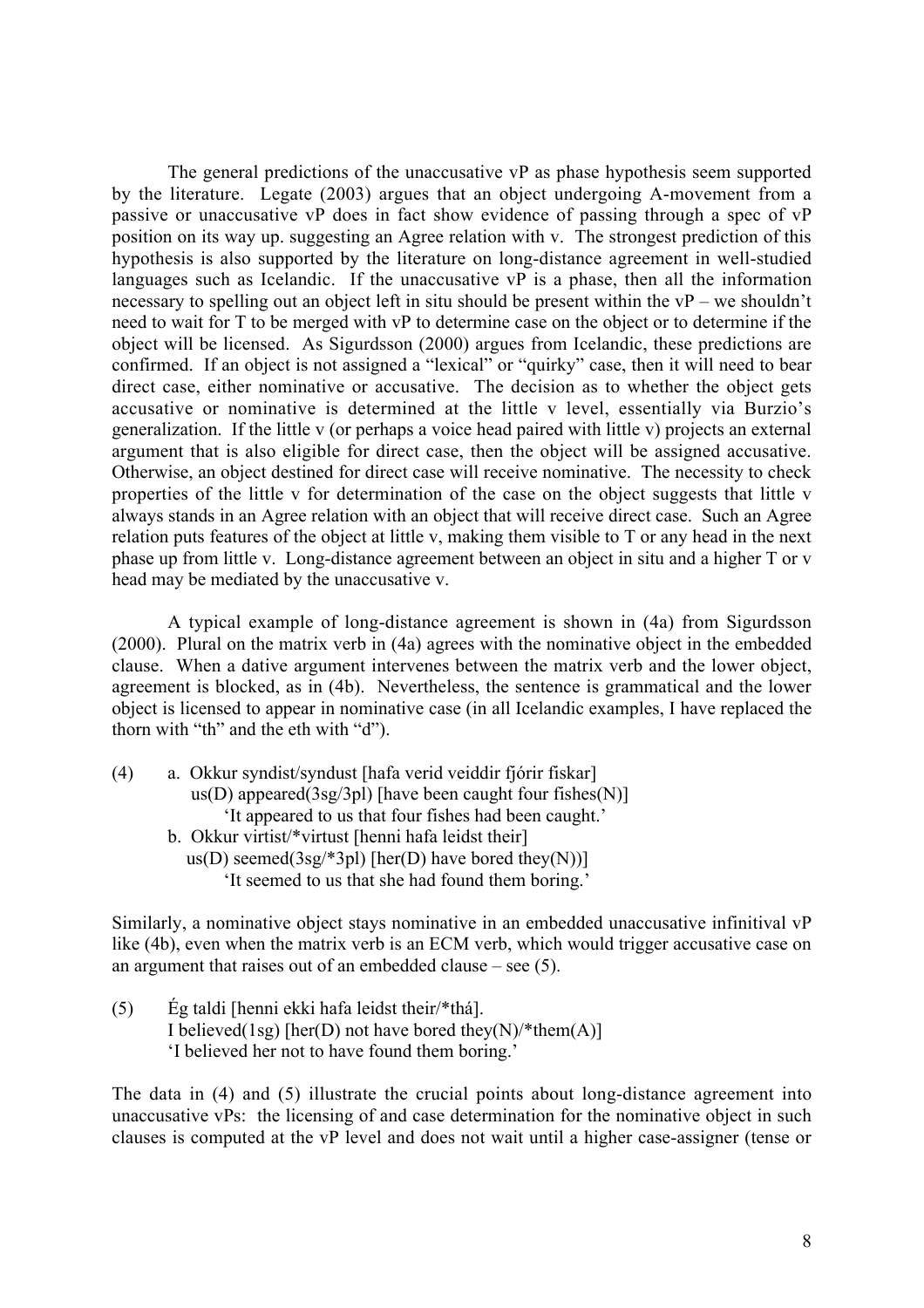ECM little v) is merged. In some cases, a higher T might agree with the nominative object, presumably through the agreement features that the unaccusative little v acquired during the process of licensing the lower nominative object.

What Sigurdsson shows, then, is that nominative case on an unaccusative or passive object left in situ is locally determined at the vP level. No features of T affect case on such an object. The particular values for tense will determine the nature of agreement, if any, with the nominative object, but will not affect the realization of case.

In apparent disagreement with this conclusion, Schütze (1997) argues that T, not v, determines the properties of the object in unaccusative and passive clauses. But, in fact, his arguments are consistent with Sigurdsson's, rather than opposing them. The important point for Schütze is that an unaccusative or passive object, like the object of transitive vP or an external argument, is not licensed or case marked by any lexical information (e.g., associated with a "big V" in some frameworks or a root in others). A nominative object in situ, unlike a "quirky" dative, genitive or quirky (non-alternating) accusative object, finds its syntactic properties within the system of functional heads, not "lexical" heads such as roots or big Vs. Nevertheless, the properties of a nominative object are computable at the little v level – no reference to T is required, although the agreement implications of the nominative argument may be computed at T. A nominative object in situ bears a "grammatical" or "direct" case; such an object might have moved, if the syntactic environment of higher functional heads were appropriate, and may agree with a higher inflection.

There is one property of nominative objects in Icelandic that does suggest a role for tense in licensing the in situ objects of unaccusative verbs. As noted repeatedly in the literature, first and second person in situ nominative objects of tensed unaccusatives are judged ungrammatical.

- (6) a. \*Henni líkudum vid. her(D) liked(1pl) we(N) b. \*Henni líkudud thid. her(D) liked(2pl) you(Npl)
	- c. Henni líkudu their. her(D) liked(3pl) they(N) 'she liked them'

This restriction on nominative objects seems related directly to the agreement morphology on the tensed verbs; if the agreement is non-distinctive between default  $3<sup>rd</sup>$  singular and  $1<sup>st</sup>$  or  $2<sup>nd</sup>$ person, then these nominative objects are OK for some speakers with agreeing forms.

(7) Henni leiddist ég. *leiddist* = 1sg, 2sg, 3sg her(D) bored I(N) 'She found me boring.

Whatever the correct account correlating the forms of first and second person agreement with the acceptability of nominative objects, these facts seem independent of the general licensing properties of nominative objects and can be handled as well within a theory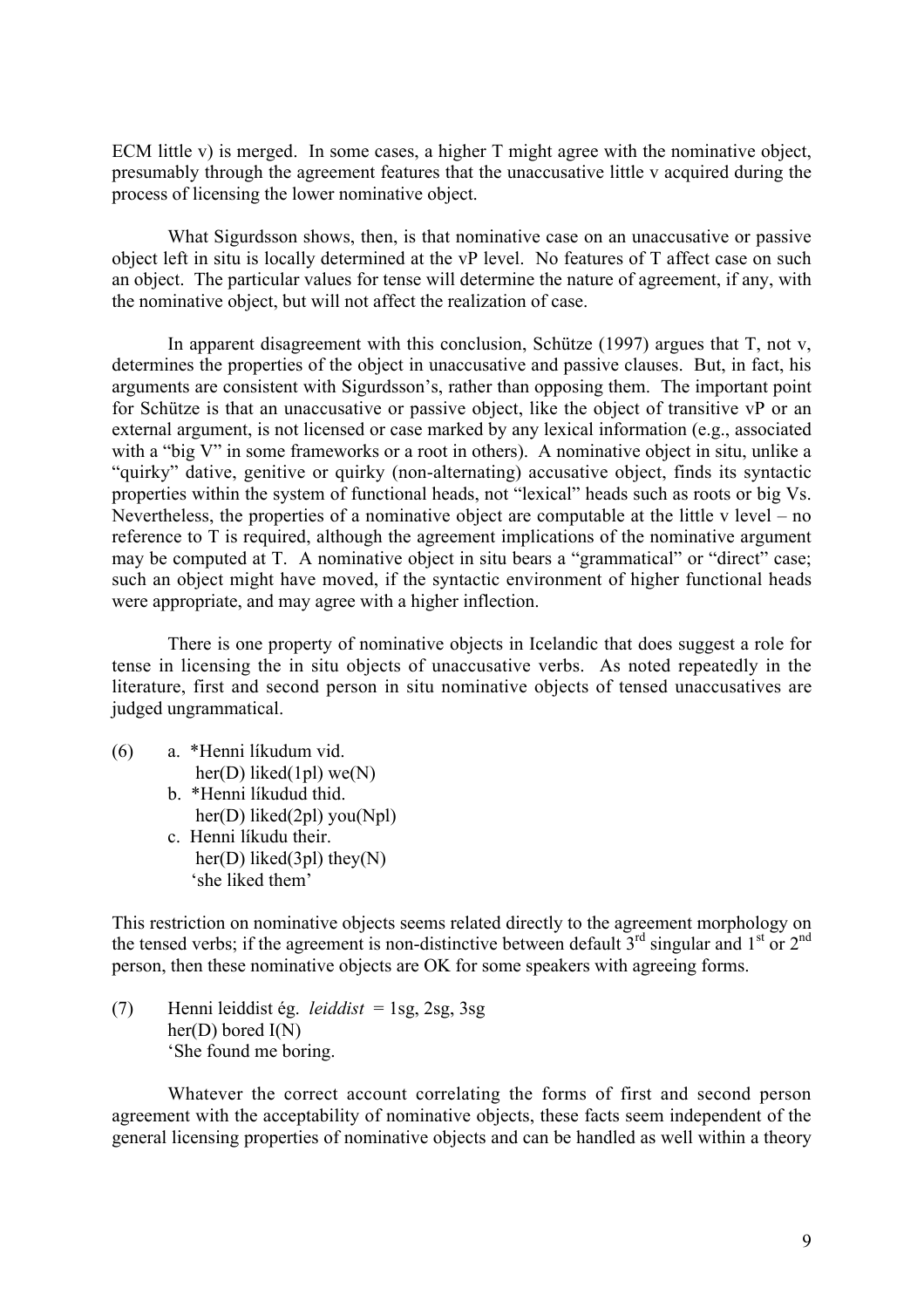where unaccusative little v's are phases as within a theory where they are not. Note that first and second person nominative objects are licensed in the absence of agreement whenever the unaccusative little v is embedded as an infinitival. The problem, then, is not in the licensing of the nominative object within the vP but with the agreement on the tensed verb. On any theory in which unaccusative little v's are phases, the little v will Agree with an in situ nominative object. Thus the locus of the ungrammaticality of (6a,b) will be the relationship between Tense and the agreement features on little v; there is no reason to implicate the nominative object directly in this, since a nominative object of any person and number will be fine within the vP as long as no agreement is required with a higher Tense.

The phenomenon of long-distance agreement in Icelandic, then, is as compatible with a theory that treats unaccusative little v as a phase head as it is with one that treats only transitive vP as a phase. The local agree relation between little v and the object establishes whether or not the object will receive accusative case. All evidence suggests that the nominative case on an object left in situ is completely licensed within the domain of the vP, since no heads merged higher than v will have an effect on either the case or the licensing of such an object, although agreement morphology on Tense merged with little v may cause difficulties for a verb agreeing with a first or second person nominative object.

Although Icelandic long-distance agreement does not exhibit the behavior one would expect from a language in which little v were not a phase, restructuring constructions in German superficially show properties one might expect if the phasehood of a little v could be cancelled in certain environments. Under a restructuring predicate, the object of a German vP can have its case determined by the "Burzio" status of the restructuring predicate; if the restructuring predicate has an external argument, the lower object can be accusative, while if the restructuring predicate lacks an external argument, e.g., is passivized, the lower object must be nominative, as shown in (8) from Wurmbrand (2004), and the higher restructuring predicate will agree with this nominative object of the lower verb. Since the morphophonology of verbs themselves embedded under restructuring predicates in German does not also vary compared to other environments, we would want to claim that little v in German is always a phase for cyclic interpretation, even embedded in restructuring environments. Therefore, on standard assumptions about phases, the lower object in a restructuring construction whose case depends on the status of the restructuring predicate must escape from the vP when the v-head is merged, allowing its interpretation to hinge on the higher verb. For example, the lower object in (8) must move to the edge of the lower vP before entering into an Agree relation with the higher, restructuring predicate.

(8) …dass der Lastwagen und der Traktor zu reparieren versucht wurden that the-NOM truck and the-NOM tractor to repair tried were '…that they tried to repair the truck and the tractor'

In an important paper discussing this issue among others, Bobaljik and Wurmbrand (2005) demonstrate for German that in ("lexical") restructuring environments, the object of the embedded verb does and must in fact move out of the vP to a position to have its case determined by the higher predicate. That is, just in the situation in which the case of the object may not be determined within the phase of the vP, the object must raise to the next phase. Given the analysis in Wurmbrand (2004) and elsewhere of restructuring, in which the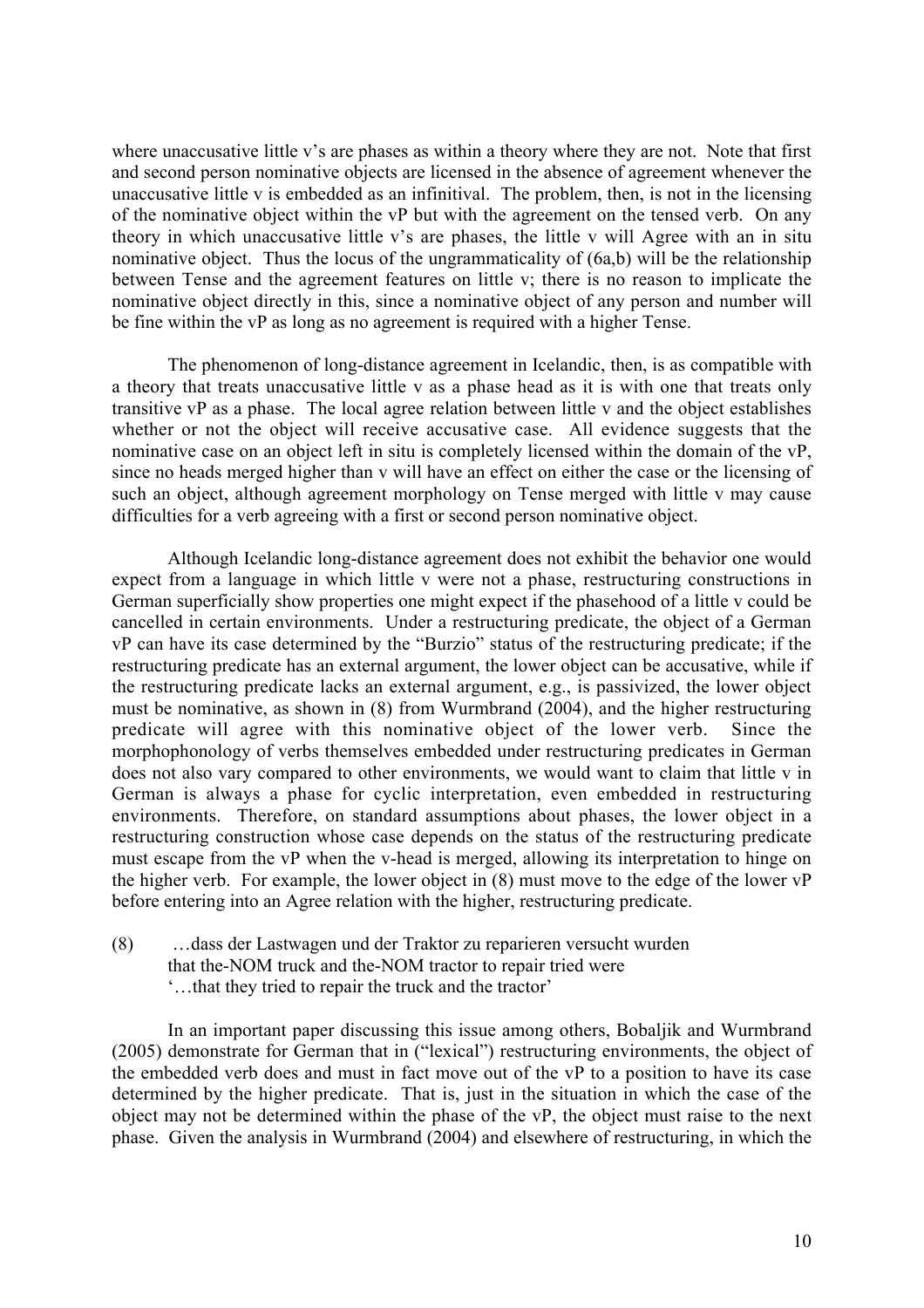embedded vP of restructuring constructions lacks its own external argument, one might suggest that such vPs lack voice. If voice were required to negotiate Burzio's generalization and determine case on an object in an Agree relation with little v, a little v not paired with voice in the relevant configuration might force movement of any object it Agrees with to the edge of its domain, to be potentially licensed by a higher v that is associated with voice, or with T. Whatever the correct analysis of the movement of objects from embedded vPs in restructuring, the necessity of such movement supports the general identification of little v as a phase head.

To conclude, the behavior of nominative objects reinforces the conclusion that unaccusative vPs serve as the domain for case determination on any object that remains within the vP at the point of cyclic interpretation. The facts of long-distance agreement in Icelandic and of restructuring constructions in German support rather than undermine the conclusion that all vPs are phases, allowing us to maintain the equation between little x category-determining heads and syntactic phases.

#### IV. The Phase-Hood of Unaccusative v's: Lexical Causatives

Another challenge to the claim that unaccusative little v is a phase comes from inchoative/causative alternations. In many languages, it is possible to transitivize an unaccusative predicate through the addition of an affix. From one point of view, the transitivization process would add to a change of state predicate both a "cause" predicate and a causer. For example, to go from inchoative "break" (the glass is breaking) to transitive "break" (John is breaking the glass), one adds an agent and a cause predicate to get, in paraphrase, "x causes y to become broken." If the affix associated with this transitivization were analyzed as a little v with causative meaning, projecting an agent as an external argument, transitivization could be seen as embedding an unaccusative predicate within a transitive little v environment. If the unaccusative predicate were simply the unaccusative verb, with its little v head, then the transitivization would create a verb with two little v's and thus two phases.

These transitivity alternations are considered to produce "lexical" as opposed to syntactic causatives. By most tests, a causative alternating with an unaccusative stem, as in English transitive "break"~inchoative "break" alternations, is as monoeventive as a simple accomplishment verb, such as "kill" (of course one might analyze accomplishments such as "kill" as involving multiple sub-events; in any case, transitive "break" does not seem to involve any more complex an internal event structure than "kill"). For morphologically simple, non-alternating accomplishment verbs such as "kill," there has been no reason to suggest an analysis involving multiple vP phases. Idiosyncratic meanings and special phonology for causative/inchoative alternations have made them prime examples of "lexical" processes, for those linguists arguing for a distinction between lexical and syntactic derivation (consider the special phonology of transitive "raise" related to inchoative "rise," and the special meaning of "raise" associated with "raising animals or children"). Therefore, if lexical causatives were built on top of unaccusative predicates, and if unaccusative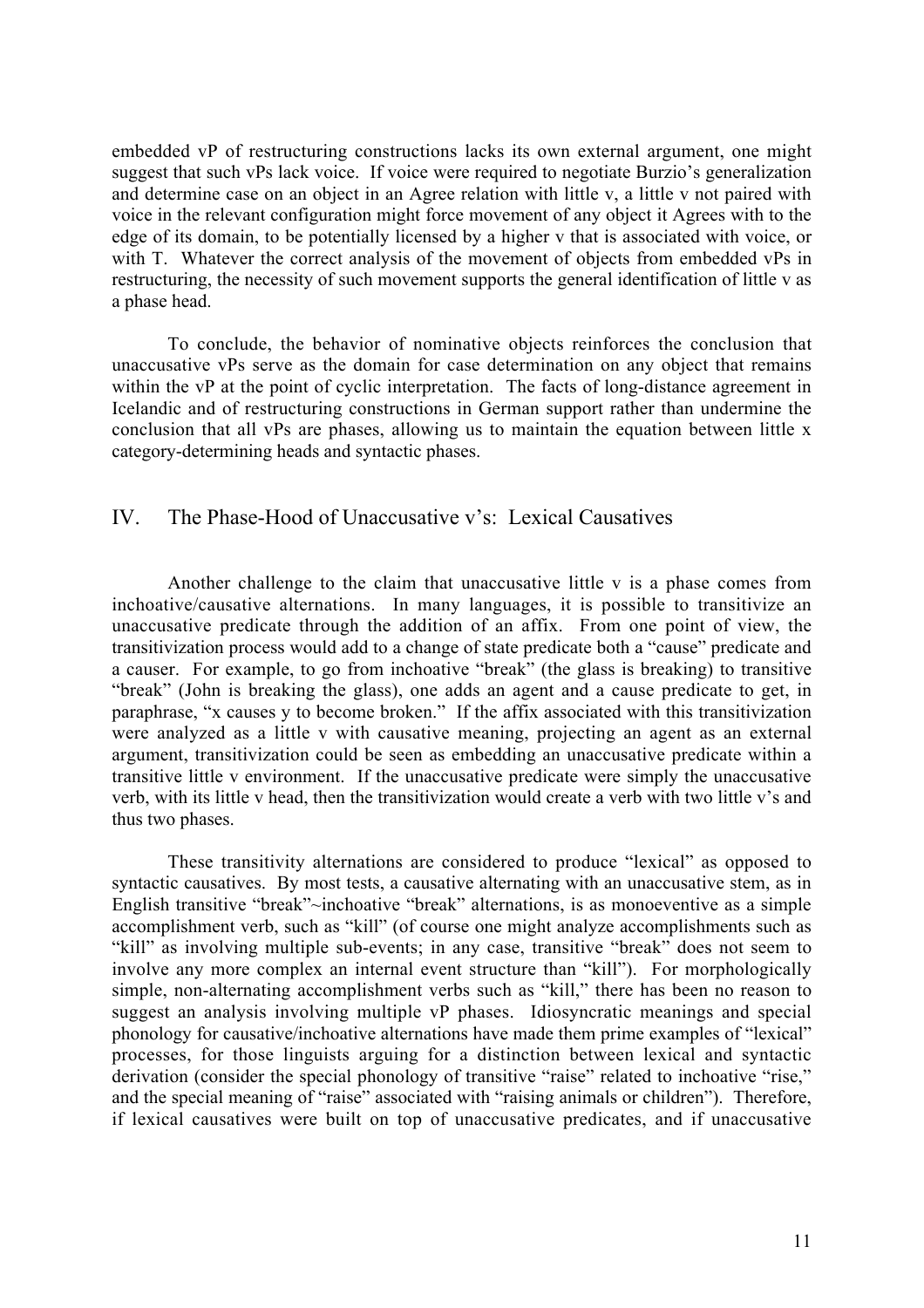predicates were phases, there would be a mismatch between the monophasal appearance of lexical causative constructions and their bi-phasal syntax.

If unaccusative little v's are phases and transitive members of transitive/inchoative pairs are monophasal, transitive/inchoative alternations must involve transitive and inchoative little v structures merging with an un-typed root; i.e., the lexical causative must be built on the root, not on the inchoative verb. In recent work, Killimanganam & Michaels (2006) have provided an analysis of Malayalam causatives that supports this proposal and illustrates the phenomena in question.

A single vocabulary item in Malayalam, the suffix *ikk*, appears to derive verbs from nouns, as in (7i), lexical causatives from inchoatives, as in (7ii), and syntactic causatives from unergative verbs, as in (7iii).

(7) agentive activity verbs derived from nouns

| (i) | kuli    | 'bath' $(n)$ |               |
|-----|---------|--------------|---------------|
|     | kulikk- | $(kuli+ikk)$ | 'bathe' $(v)$ |

lexical causatives derived from same stem as inchoative

| (ii) | culi-   |               | 'get wrinkled' (intr) |  |  |
|------|---------|---------------|-----------------------|--|--|
|      | culikk- | $(culi+ikk-)$ | 'wrinkle' (tr.)       |  |  |

syntactic causative derived from unergative verb

| (iii) | paat-    |             | 'to sing'        |  |
|-------|----------|-------------|------------------|--|
|       | paatikk- | (paat+ikk-) | 'to make X sing' |  |

If the lexical causative in (7ii) were derived via merger of a little v to a vP headed by the inchoative verb, the structure would involve two phases. However, if we associate *ikk* simply with an eventive little v and an agentive voice head or feature rather than a "causative" predicate per se, we can deny little v status to the stem that it embeds in lexical causatives. Both the lexical causative and the inchoative would be built by merging a v with the root; the non-agentive little v used for inchoative verbs would not be spelled out as *ikk*.

Killimanganam & Michaels (2006) provide extensive support for the view that the lexical causative in (7ii) involves merger of a v to a root, while the constructions in (7i) (denominal verb) and (7iii) (syntactic causative) involve merger of a v to a phase head – an n in (7i) and a v in (7iii). In particular, the phonological consequences of merging *ikk* in lexical causatives is different from its effects when attaching to a phase head, showing a kind of fusion with the stem in the former case but not the latter. The examples in (8-9) show the special gemination caused by *ikk* when in the same phase as the root.

| (8) | aat-   | 'swing' (root) | aatt-  | 'to swing' (tr.)  |
|-----|--------|----------------|--------|-------------------|
| (9) | kuump- | 'fold' (root)  | kuupp- | 'to fold' $(tr.)$ |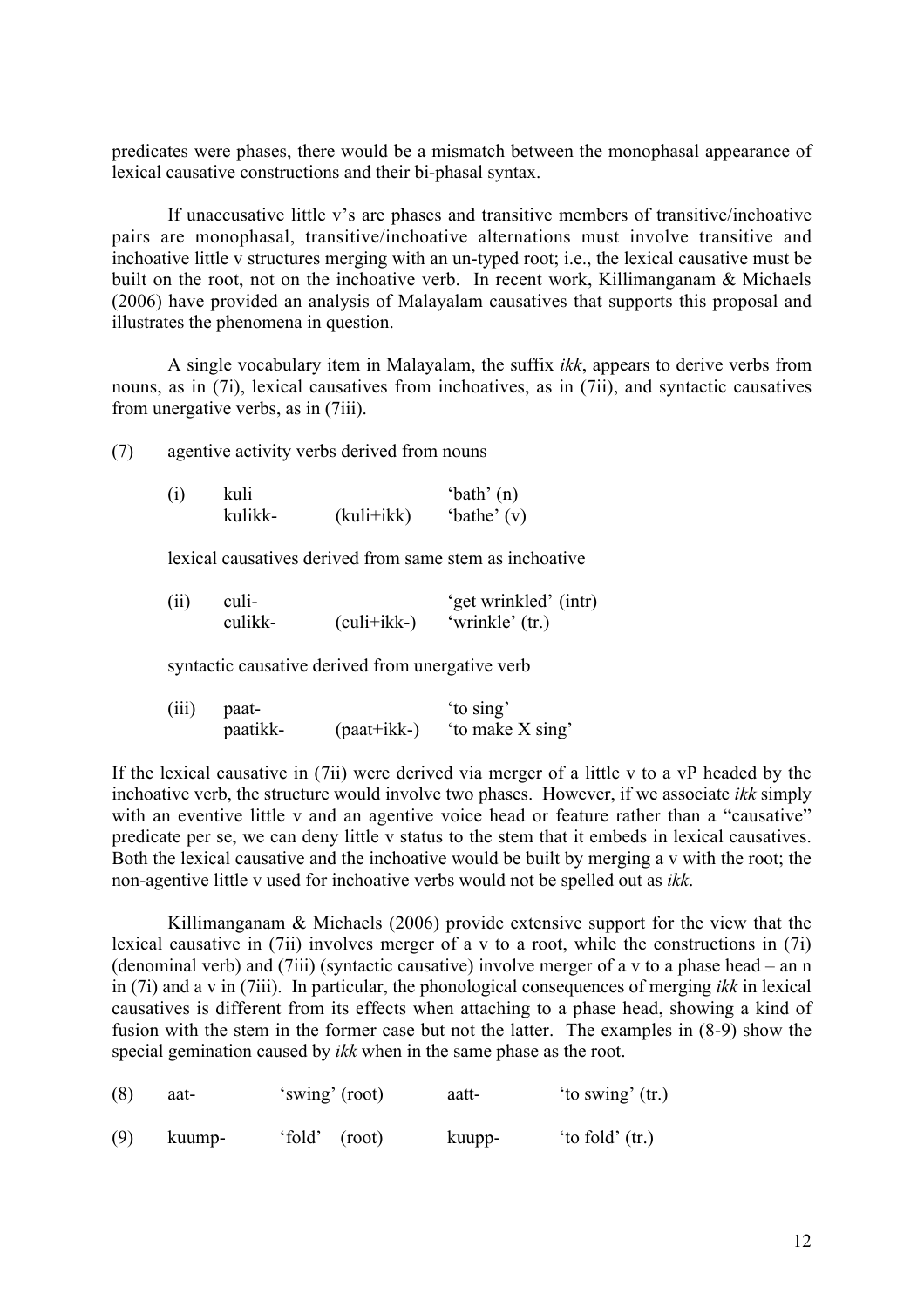The contrast between the lexical causative of unaccusative root meaning 'sink' (10) and the syntactic causative of the unergative verb built on the same root, meaning 'bathe' (11), illustrates the gemination in the former case but the blocking of gemination in the latter.

(10) Lexical causative built from root; phonological fusion of *ikk* with root

munn- munn+ikk  $\rightarrow$  mukk- 'to sink' e.g., The bottle sank  $\rightarrow$  I sank the bottle

(11) Syntactic causative built from unergative verb; no fusion

munn- munn+ikk  $\rightarrow$  munn-ikk- 'to take a dip (bathe)' e.g., I took a dip in the pond  $\rightarrow$  John made me take a dip in the pond.

The creation of unergative verbs from nouns shows the same phonological properties as syntactic causatives – e.g., no phonological fusion – indicating that the denominal verbs embed a typed n head, i.e., a phase.

(12) Denominal verb formation from little n; no fusion

 $[$ [tool]<sub>n</sub> ikk]<sub>v</sub>  $\rightarrow$  tooli**kk** 'bathe' as lexical causative, would predict *toott-*

The literature on lexical causatives since Marantz (1984) has consistently reached the same conclusion as Killimanganam & Michaels draw from Malayalam about lexical causative/inchoative alternations: the lexical causative is not built on top of the inchoative unaccusative verb, but rather both the lexical causative and the inchoative are built from the same root. In an extended recent discussion of transitivity alternations, Alexiadou et al. (2005) specifically argue against treating the inchoative alternation as the addition of a causative v to an inchoative little vP. As they emphasize, in general this alternation seems mostly concerned with "voice," i.e., the presence or absence of an animate agent for a causing event, rather then with a causative predicate or the addition of an additional subevent to the event semantics of a vP. As discussed in section III, unaccusatives and passives behave like phase heads from the point of view of the licensing of constituents within the vPs that they head. Thus considerations of voice and the presence or absence of an external argument do not in general seem to affect the phasehood of the vP, although voice does of course interact with the little v to determine whether accusative case is available for a vP internal constituent.

## V. Summary

The combination of Distributed Morphology with phase-based syntactic theory makes strong claims about the locality of phonological and semantic interpretation in words, as well as in larger syntactic structures. The first phase above the root within a word shows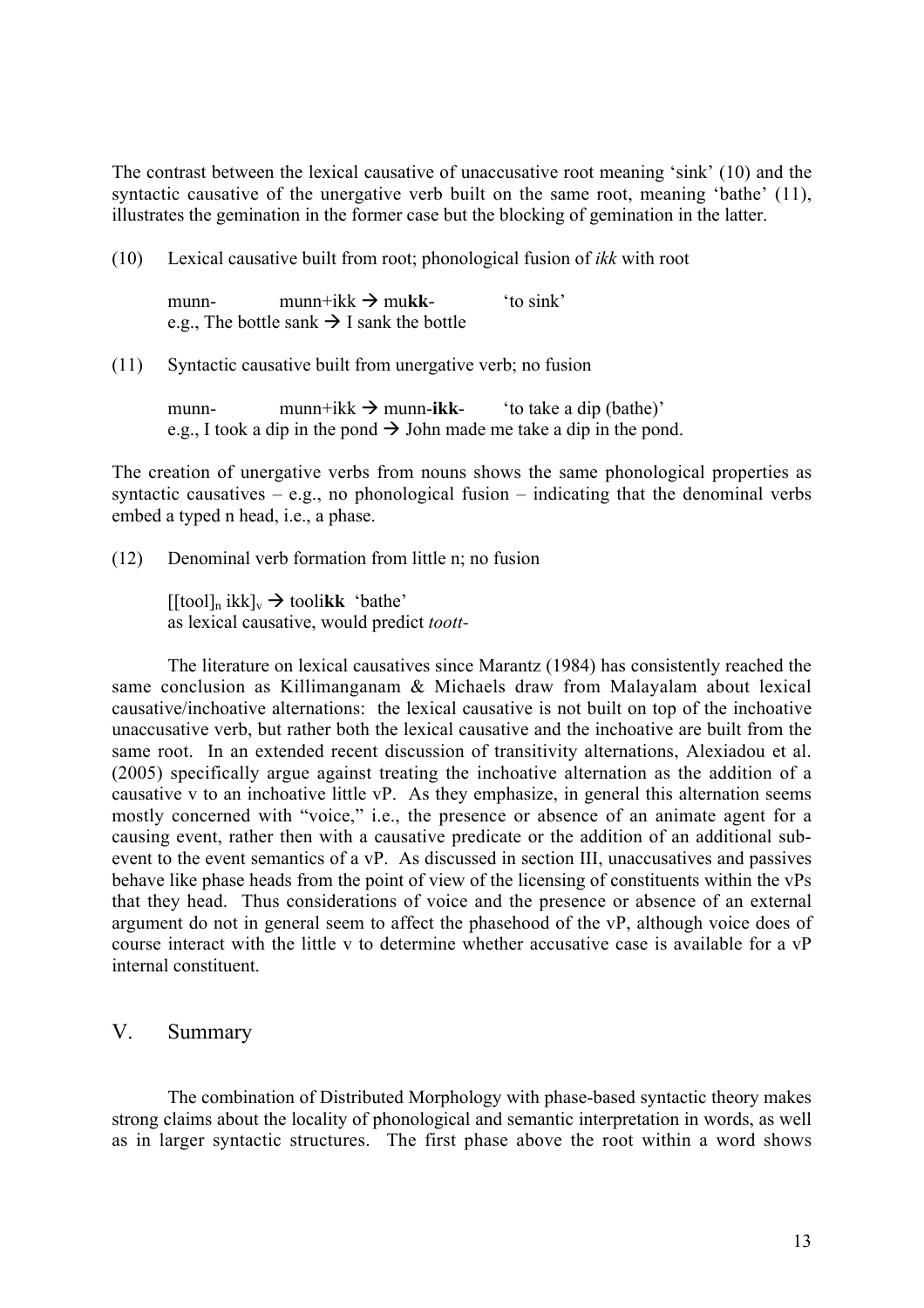properties often associated with lexical word formation, while higher phases triggered, e.g., by category-changing little x heads, behave in accordance with generalizations about syntactic word formation. The novelty of the approach to derivational morphology supported here lies in limiting the "lexical" properties to a single domain connected to the first category-determining head above the root and in equating category changing morphology with inflection as far as properties associated with phase-by-phase cyclic interpretation are concerned. The tight connection between locality domains in morphophonology and in syntax would have been challenged if unaccusative verbs did not include a little v phase head, but the recent literature on long-distance agreement and on transitivity alternations strongly supports identifying the unaccusative vP as a phase.

#### References:

- Alexiadou, A., E. Anagnostopoulou  $&$  F. Schaefer. 2005. The properties of anticausatives crosslinguistically. To appear in M. Frascarelli, ed., *Phases of Interpretation*, Berlin: Mouton.
- Aronoff, M. 2001. *Morphology by Itself*. Cambridge: MIT Press.
- Bobaljik, J. & S. Wurmbrand. 2005. The Domain of Agreement. *Natural Language & Linguistic Theory*, 23:809–865.
- Chomsky, N. 1970. Remarks on Nominalization. In *Studies on Semantics in Generative Grammar*, The Hague: Mouton, 1972, 11-61.
- Chomsky, N. 2001. Derivation by Phase. In M. Kenstowicz, ed., *Ken Hale: A Life in Language*, Cambridge: MIT Press, 1-52.
- Dubinsky, S & R. Simango. 1996. Passive and stative in Chichewa: Evidence for modular distinctions in grammar. *Language*, 72:749-781.
- Embick, D. 2004. On the Structure of resultative participles in English. *Linguistic Inquiry*, 35.3:355-392.
- Embick, D & A. Marantz . to appear. Architecture and Blocking.
- Hale, K. & S.J. Keyser. 2002. *Prolegomenon to a Theory of Argument Structure*. Cambridge: MIT Press.
- Killimangalam, A. & J. Michaels. 2006. The Three 'ikk's in Malayalam. Unpublished MIT ms.
- Kratzer, A. 2004. Building Statives. In L. J. Conathan et al., eds., *Proceedings of the 26th Annual Meeting of the Berkeley Linguistics Society*, 385-399.
- Legate, J.A. 2003. Some Interface Properties of the Phase. *Linguistic Inquiry*, 34*:3*, 506- 515.
- Levin, B. & M. Rappaport 1986. The Formation of Adjectival Passives. *Linguistic Inquiry* 17, 623-661.
- Lieber, R. 1980. *On the organization of the lexicon*. MIT PhD dissertation.
- Marantz, A. 1984. *On the nature of grammatical relations*. Cambridge: MIT Press.
- Marantz, A. 1997. No escape from syntax. In A. Dimitriadis, L. Siegel, et al., eds., *University of Pennsylvania Working Papers in Linguistics*, Vol. 4.2, Proceedings of the 21st Annual Penn Linguistics Colloquium, 201-225.
- Marantz, A. 2001. Words. WCCFL XX Handout, USC, February 2001.
- Marvin, T. 2002. *Topics in the stress and syntax of words*. MIT PhD dissertation.
- Pylkkänen, L. 2007. *Introducing Arguments*. Cambridge: MIT Press.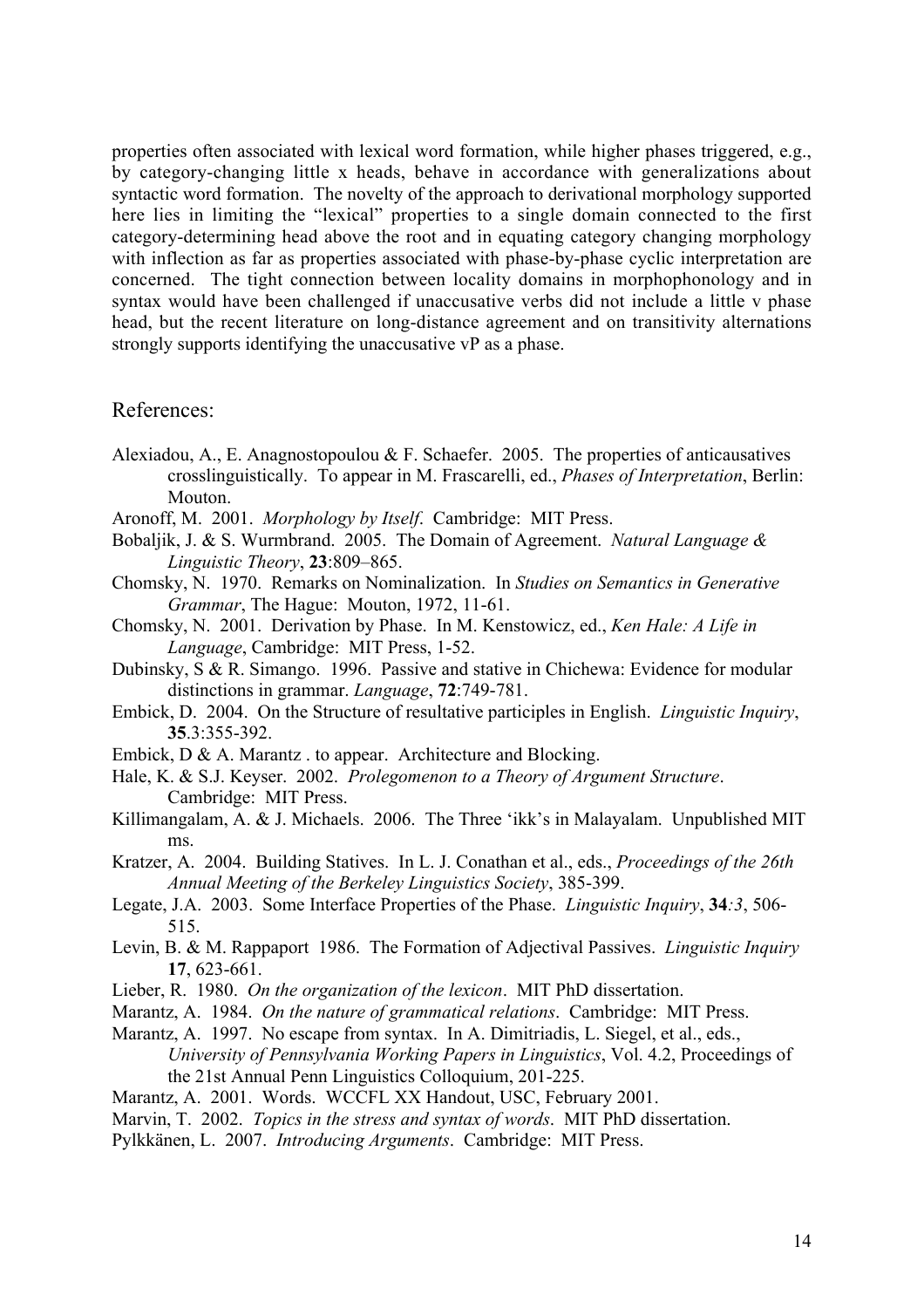- Ramchand, G. 2006. *Verb Meaning and the Lexicon: A First Phase Syntax*. To appear via the Cambridge University Press.
- Schütze, C. 1997. *Infl in Child and Adult Language: Agreement, Case and Licensing*. MIT PhD dissertation.

Sigurdsson, H.A. 2000. The locus of case and agreement. *WPSS*, 65:65-108.

- Sugioka, Y. 2001. Event Structure and Adjuncts in Japanese Deverbal Compounds. *Journal of Japanese Linguistics*, 17:83-108.
- Sugioka, Y. 2002. Incorporation vs. Modification in Japanese Deverbal Compounds. In Akatsuka & Strauss. eds., *Japanese/Korean Linguistics* 10, 496-509. CSLI Publications.
- Travis, L. 2000. The l-syntax/s-syntax boundary: Evidence from Austronesian. In I. Paul, V. Phillips, & L. Travis, eds., *Formal Issues in Austronesian linguistics*, Dordrecht: Kluwer Academic Publishers, 167-194.
- Travis, L. to appear. *Inner Aspect*. Dordrecht: Kluwer Academic Publishers.
- Svenonius, P. 2005. Two Domains of Causatives. CASTL, University of Tromsoe, unpublished ms.
- Wasow, T. 1977. Transformations and the Lexicon. In Culicover, P., T. Wasow, & J. Bresnan, eds., *Formal Syntax*, New York: Academic Press, 327-360.
- Wurmbrand, S. 2004. Two types of restructuring-Lexical vs. functional. *Lingua* 114, 991–1014.